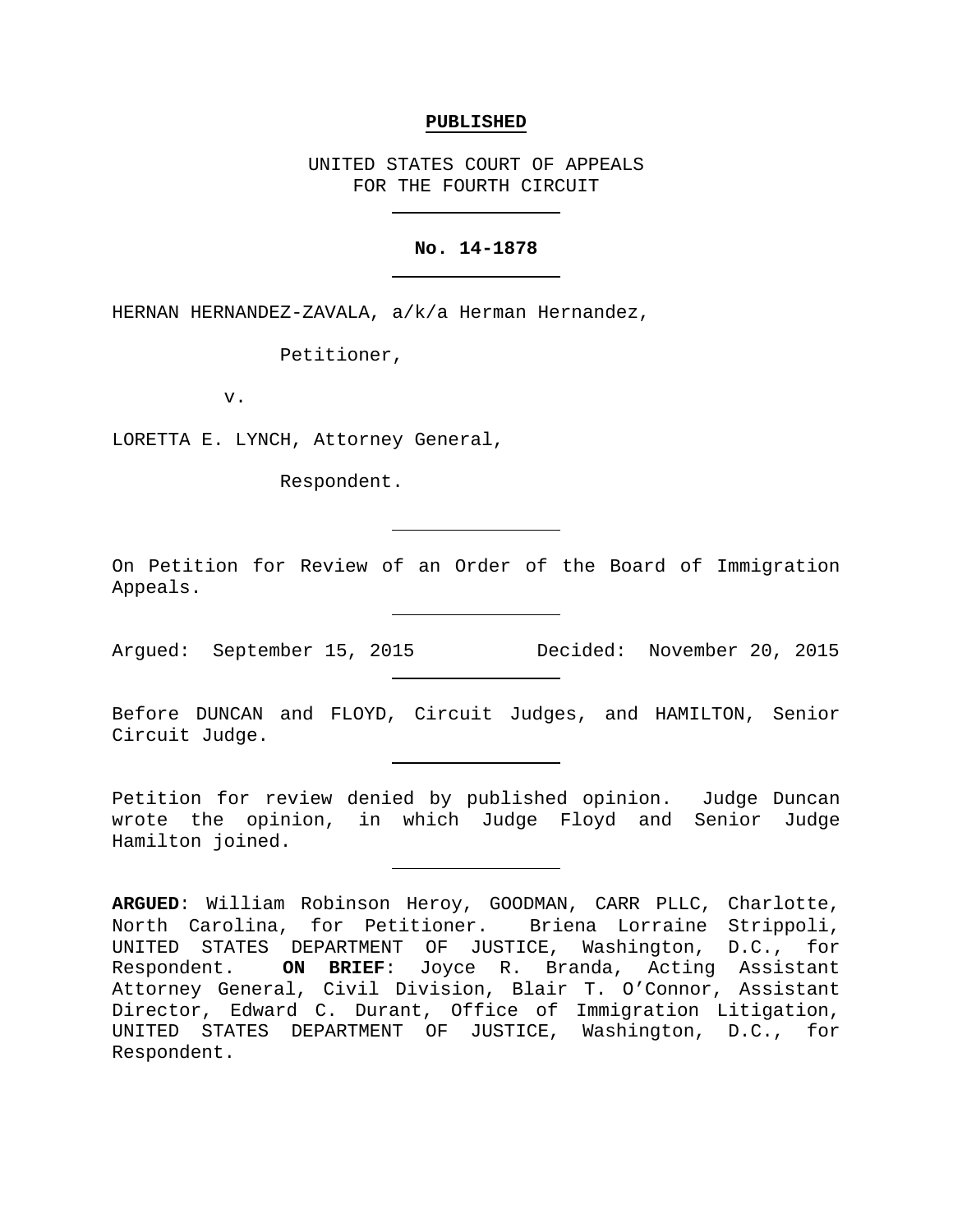DUNCAN, Circuit Judge:

Hernan Hernandez-Zavala petitions for review of the Board of Immigration Appeal's ("BIA's") order affirming the Immigration Judge's ("IJ's") pretermission of Hernandez-Zavala's application for cancellation of removal. The BIA concluded that substantial evidence in the record indicated that Hernandez-Zavala had committed a "crime of domestic violence" as defined under section  $237(a)(2)(E)(i)$  of the Immigration and Nationality Act ("INA"), 8 U.S.C. § 1227(a)(2)(E)(i). Given this, the BIA found that Hernandez-Zavala was statutorily ineligible for cancellation of removal under INA § 240A(b), 8 U.S.C. § 1229b(b). For the reasons set forth below, we deny Hernandez-Zavala's petition.

I.

On March 8, 2012, Hernandez-Zavala, a native and citizen of Mexico, was charged with several misdemeanor offenses under North Carolina law. On March 21, 2012, he pleaded guilty in the District Court of Mecklenburg County, North Carolina, to the offense of assault with a deadly weapon in violation of N.C. Gen. Stat.  $\S 14-33(c)(1)$ . That statute provides as follows:

Unless the conduct is covered under some other provision of law providing greater punishment, any person who commits any assault, assault and battery, or affray is guilty of a Class A1 misdemeanor if, in the course of the assault, assault and battery, or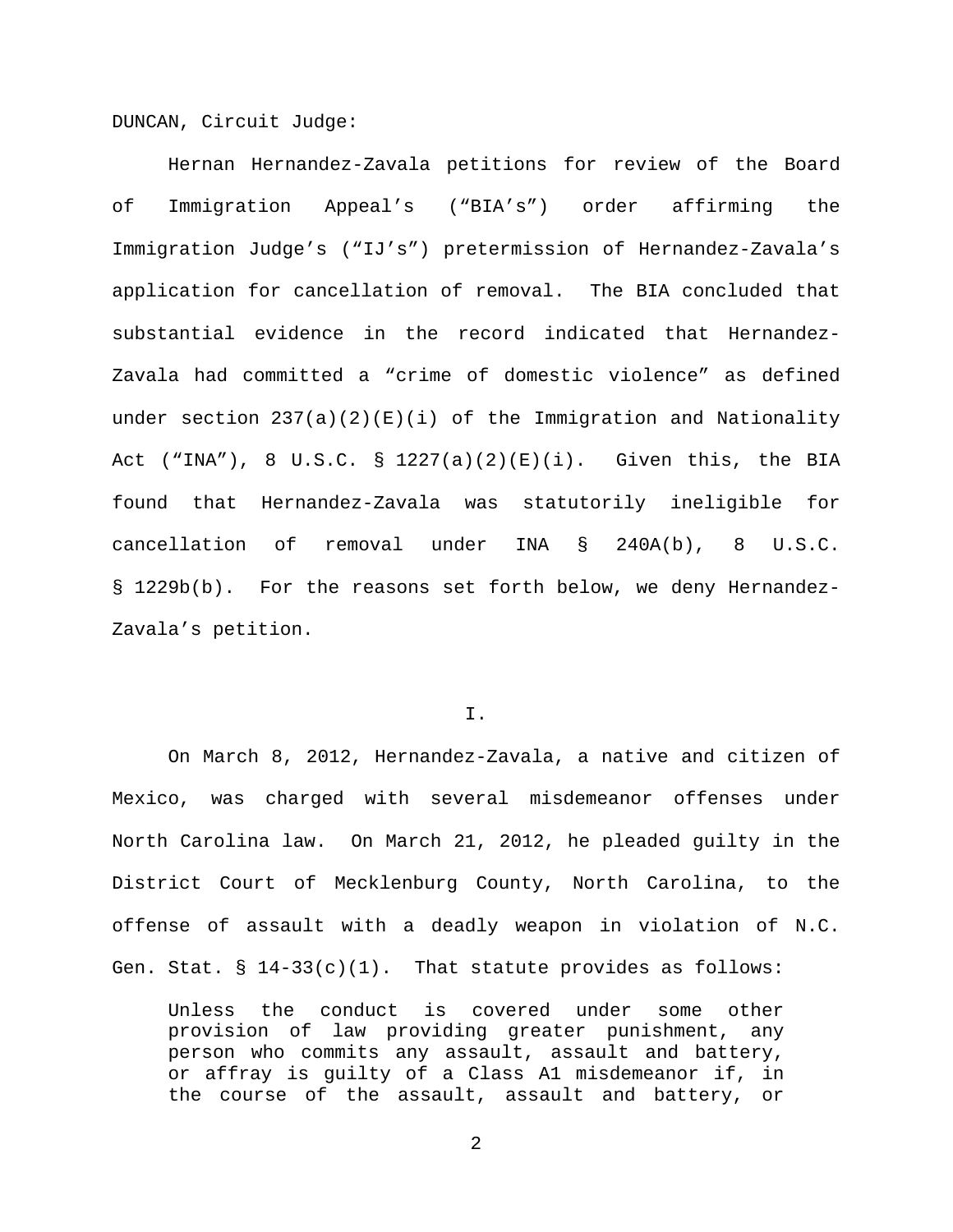affray, he or she: (1) Inflicts serious injury upon another person or uses a deadly weapon . . . .

N.C. Gen. Stat.  $\S$  14-33(c)(1). This offense covers general assault and battery; it does not specifically cover incidents of domestic violence or require proof of a domestic relationship. In this case, it is undisputed that the victim of the assault was a woman Hernandez-Zavala described in his brief as his "partner," with whom he resides and shares a child. Petitioner's Br. at 4.

On March 9, 2012, the Department of Homeland Security ("DHS") served Hernandez-Zavala with a Notice to Appear. Because Hernandez-Zavala had been neither admitted nor paroled when he entered the United States, DHS charged him with removability under INA § 212(a)(6)(A)(i), 8 U.S.C. 1182(a)(6)(A)(i). Hernandez-Zavala conceded removability and applied for cancellation of removal.<sup>[1](#page-2-0)</sup>

On February 4, 2013, DHS moved to pretermit Hernandez-Zavala's application, asserting that he had been convicted of a

<span id="page-2-0"></span> <sup>1</sup> Pursuant to the INA, "[t]he Attorney General may cancel removal of, and adjust to the status of an alien lawfully admitted for permanent residence, an alien who is inadmissible or deportable from the United States if the alien" satisfies<br>certain criteria. 8 U.S.C. § 1229b(b)(1). One such criterion  $8 \text{ U.S.C. }$   $\frac{1229b(b)(1)}{1}$ . One such criterion is that the noncitizen must not have been convicted of any of the criminal offenses enumerated in 8 U.S.C. § 1227(a)(2). See 8 U.S.C. § 1229b(b)(1)(C).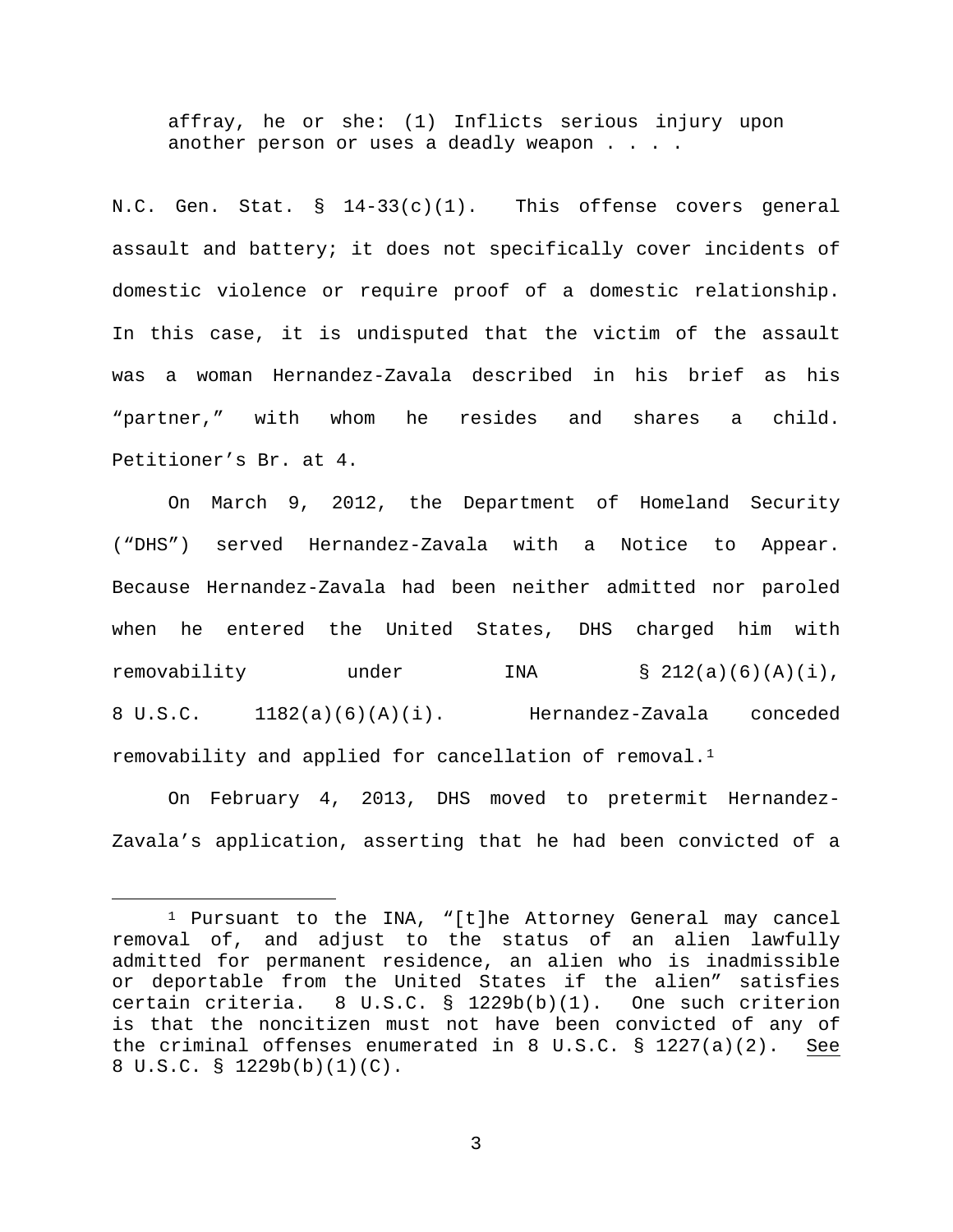"crime of domestic violence" under 8 U.S.C. § 1227(a)(2)(E)(i). Under this provision, "[a]ny alien who at any time after admission is convicted of a crime of domestic violence . . . is deportable."  $8 \text{ U.S.C. } \frac{1227(a)(2)(E)(i)}{E(i)}$ . The same provision defines a "crime of domestic violence" as

any crime of violence (as defined in section 16 of title 18) against a person committed by a current or former spouse of the person, by an individual with whom the person shares a child in common, by an individual who is cohabiting with or has cohabited with the person as a spouse, by an individual similarly situated to a spouse of the person under the domestic or family violence laws of the jurisdiction where the offense occurs, or by any other individual<br>against a person who is protected from that against a person who is protected from that individual's acts under the domestic or family violence laws of the United States or any State, Indian tribal government, or unit of local government.

Id. Asserting that Hernandez-Zavala had committed such a crime, DHS argued that he was therefore ineligible for cancellation of removal under 8 U.S.C. § 1229b(b)(1)(C). Hernandez-Zavala contested this assertion, claiming that his assault conviction does not constitute a "crime of domestic violence."

On March 18, 2013, the IJ granted DHS's motion to pretermit Hernandez-Zavala's application for cancellation of removal. Applying 8 U.S.C. § 1227(a)(2)(E)(i), the IJ first determined that the offense for which Hernandez-Zavala was convicted was categorically a "crime of violence" under 18 U.S.C. § 16, a finding that Hernandez-Zavala does not challenge on appeal.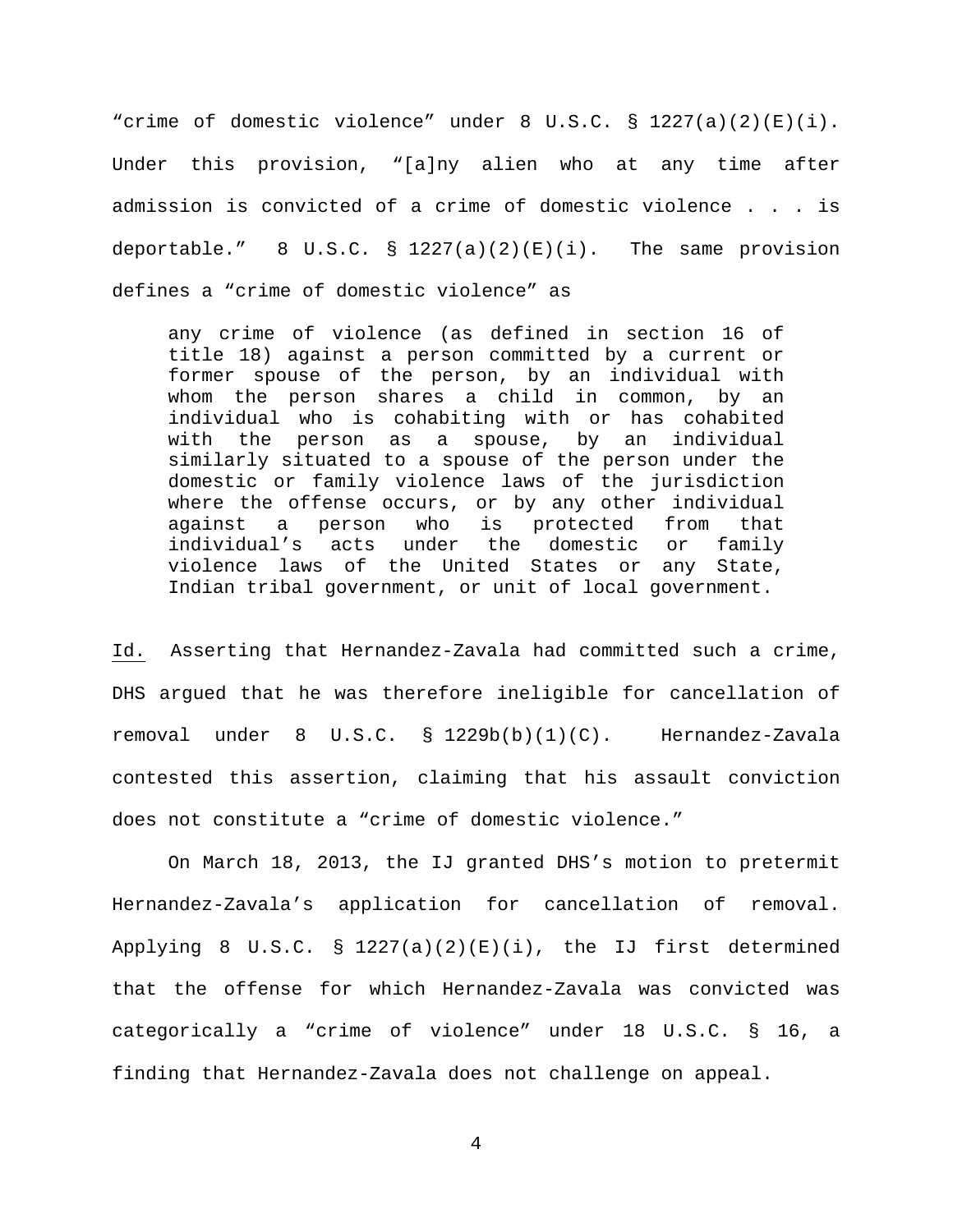Next, the IJ considered whether the North Carolina conviction was a "crime of domestic violence" under the INA. The IJ considered the offense of conviction as well as the underlying evidence and found that Hernandez-Zavala's conviction constituted a "crime of domestic violence" under both a modified categorical approach and a circumstance-specific approach. The IJ thus concluded that Hernandez-Zavala was statutorily ineligible for cancellation of removal.

On April 8, 2013, Hernandez-Zavala appealed the IJ's decision to the BIA, arguing that the IJ should not have considered any underlying evidence and that his conviction was not categorically a disqualifying offense under § 1227(a)(2)(E)(i). He did not contest the IJ's finding with respect to his domestic relationship with his victim. The BIA, adopting the circumstance-specific approach, concluded that the IJ properly found that Hernandez-Zavala's conviction constituted a "crime of domestic violence," rendering him statutorily ineligible for cancellation of removal. Hernandez-Zavala subsequently filed a petition for review with this court.

# II.

The question presented in this case is a purely legal one: whether a conviction under a state law that does not have a domestic relationship as an element of the offense can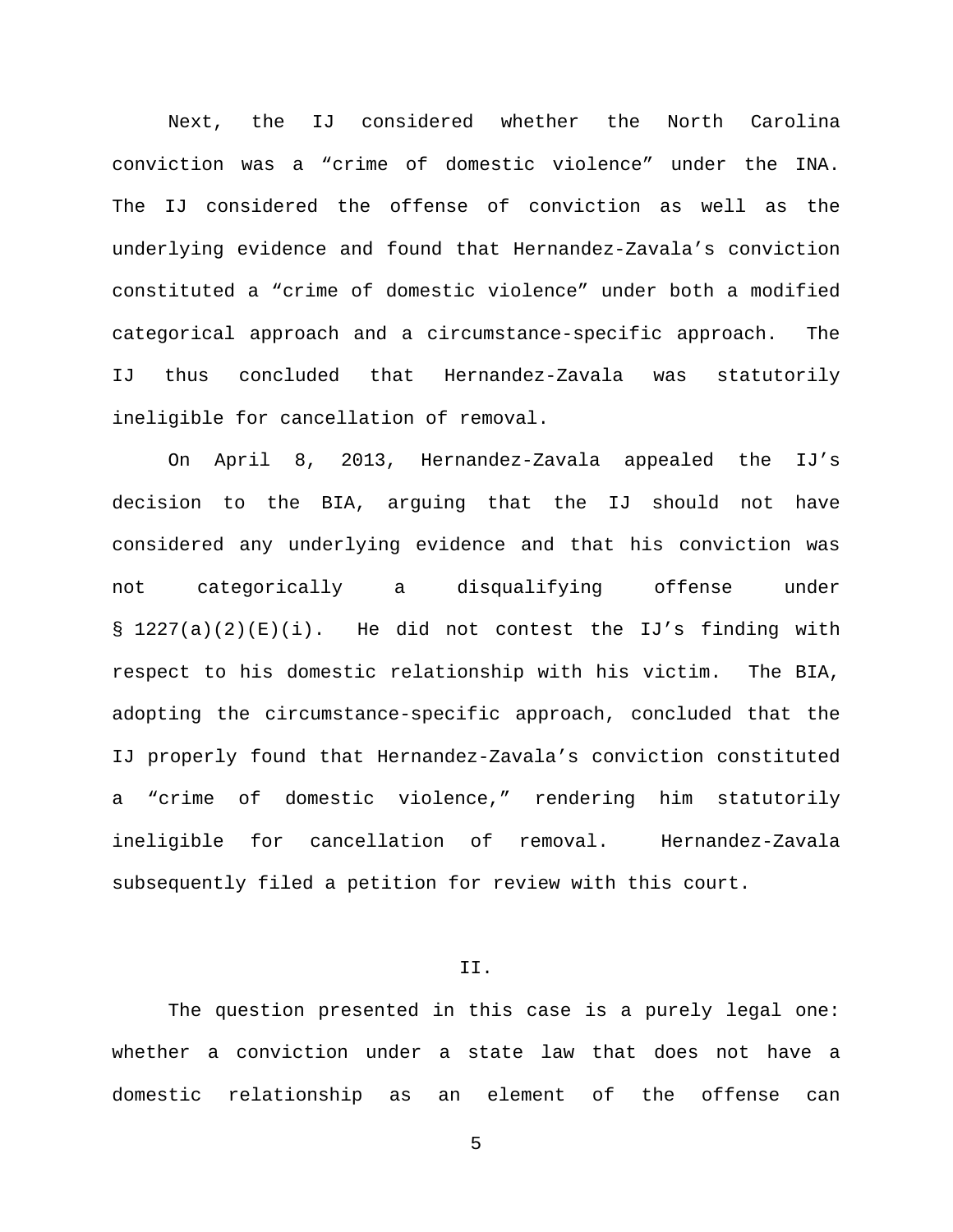constitute a "crime of domestic violence" under 8 U.S.C.  $\S$  1227(a)(2)(E)(i). This is a matter of first impression in this circuit.

On appeal from the BIA, this court reviews legal questions de novo. Salem v. Holder, 647 F.3d 111, 115 (4th Cir. 2011). Where, as here, "the BIA and the immigration judge both issue decisions in a case, we review both decisions upon appeal." Kourouma v. Holder, 588 F.3d 234, 239-40 (4th Cir. 2009). This court has jurisdiction over this petition for review pursuant to INA § 242(a), 8 U.S.C. § 1252(a).

#### A.

Under 8 U.S.C. §  $1227(a)(2)(E)(i)$ , a "crime of domestic violence" has two requirements: it must be a "crime of violence" as defined by 18 U.S.C. § 16, and the crime must have been committed by an individual who was in a domestic relationship with the victim.

There is no dispute in this case that Hernandez-Zavala's North Carolina assault conviction constitutes a "crime of violence" under 18 U.S.C.  $\S$  16<sup>[2](#page-5-0)</sup> or that Hernandez-Zavala was in a

<span id="page-5-0"></span> <sup>2</sup> A "crime of violence" is "an offense that has as an element the use, attempted use, or threatened use of physical force against the person or property of another," or "any other offense that is a felony and that, by its nature, involves a substantial risk that physical force against the person or (Continued)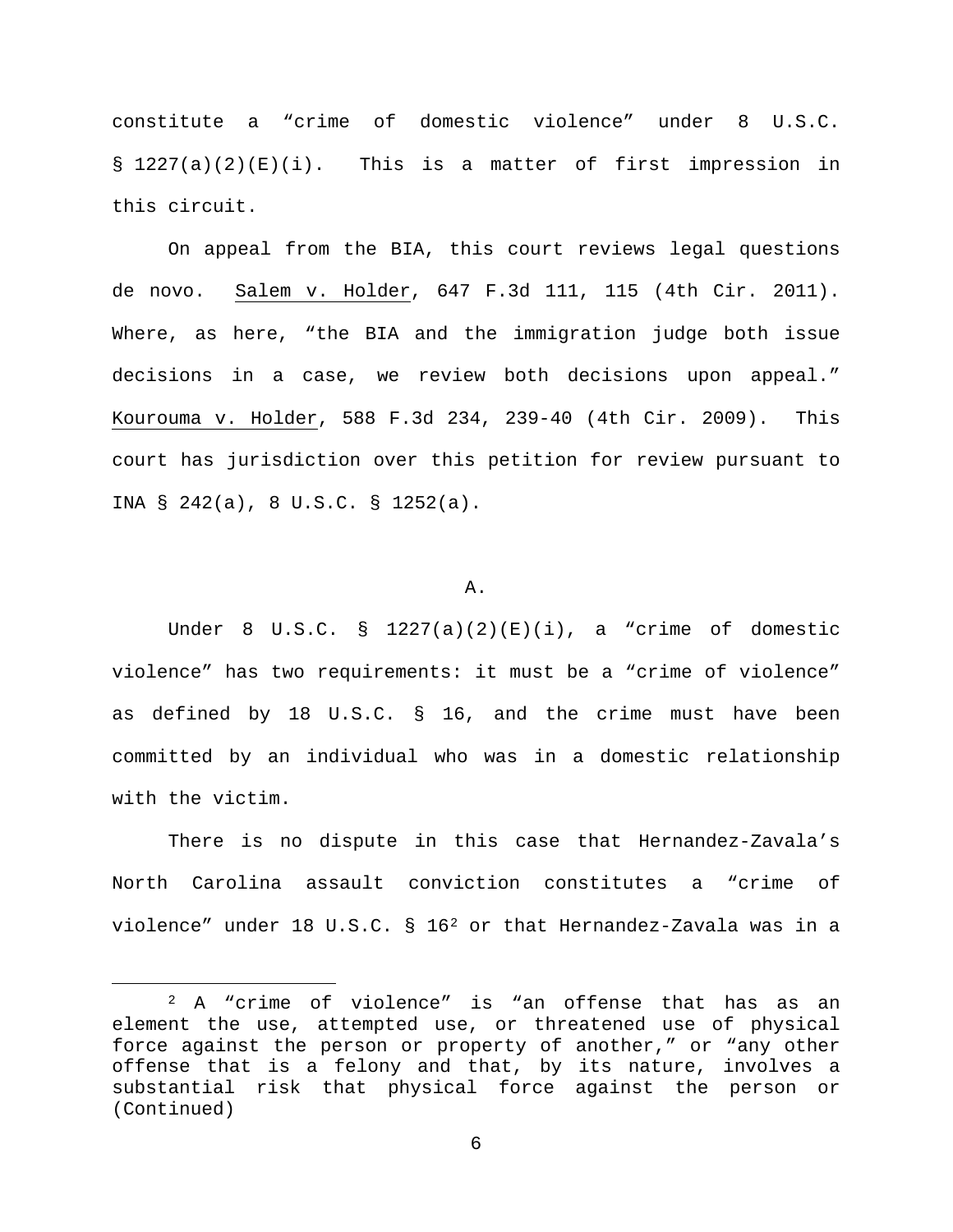domestic relationship with his victim. The only question is whether the domestic relationship requirement in the statute must be an element of the underlying offense of conviction, triggering the categorical approach, or if it must merely be an attendant circumstance of the underlying conviction, triggering the circumstance-specific approach.

Hernandez-Zavala argues that the categorical approach should apply, while DHS argues that the circumstance-specific approach should apply. Under the categorical approach, one need only look to the statutory definition of the North Carolina offense to see if it contains the necessary elements of a "crime of domestic violence" under the INA. If the elements do not correspond, the inquiry stops there. Under the "circumstancespecific" approach, the court may also consider underlying evidence of the conviction to determine if a domestic relationship existed between Hernandez-Zavala and his victim.

### B.

To determine which approach should apply, we first consider the previous uses of, and the rationales behind, the categorical approach and the circumstance-specific approach. We then

Ĩ.

property of another may be used in the course of committing the offense." 18 U.S.C. § 16.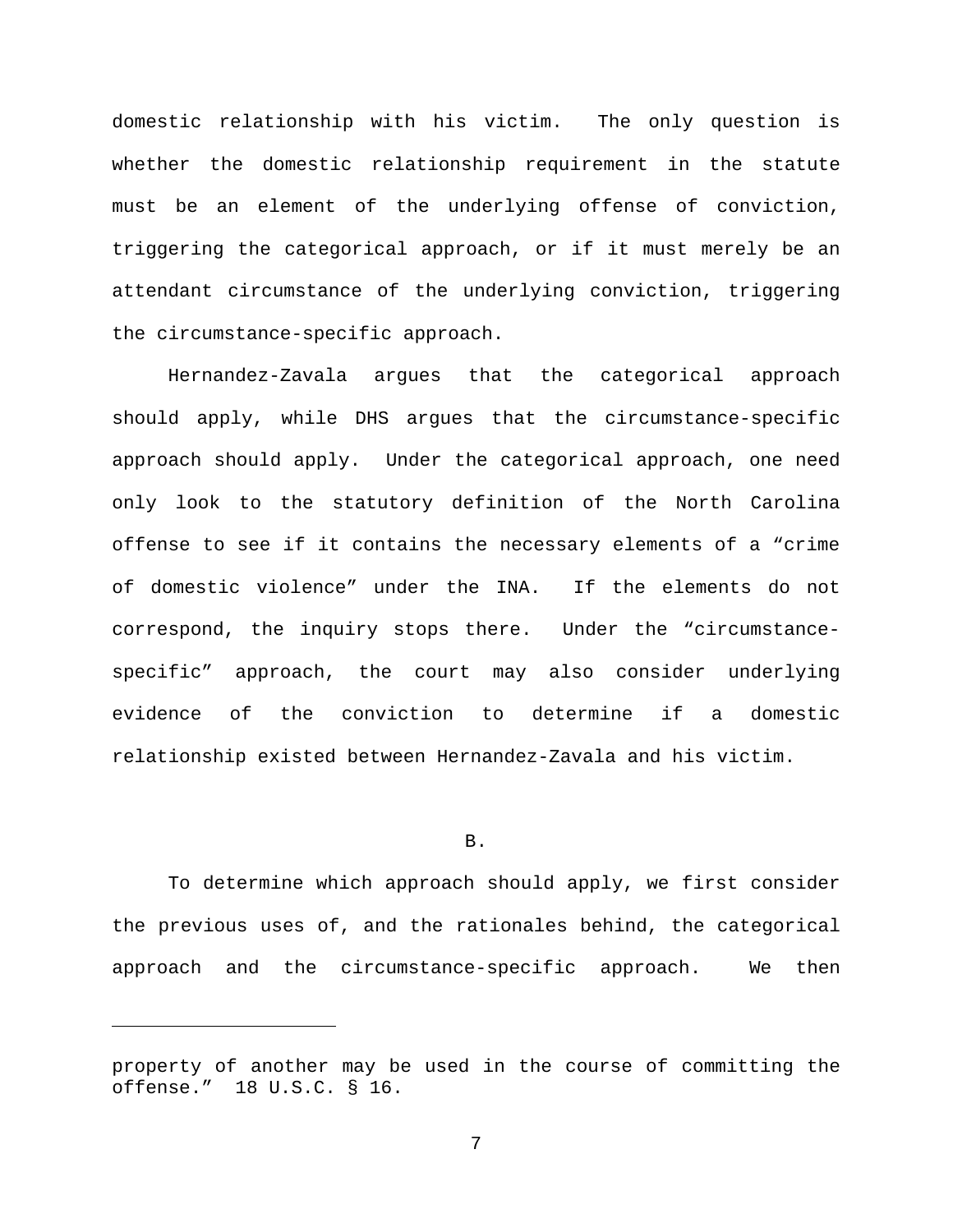address the specific "crime of domestic violence" provision at issue in this petition. We conclude that when assessing whether an underlying state conviction qualifies as a crime of domestic violence under the INA, the use of the circumstance-specific approach is proper in determining whether the requisite domestic relationship existed. Accordingly, we find that Hernandez-Zavala's conviction for assault with a deadly weapon against a woman with whom he was in a domestic relationship indeed constitutes a "crime of domestic violence," rendering him ineligible for cancellation of removal.

1.

Although the categorical approach had its beginnings in the criminal context, it has "a long pedigree" in immigration law. Moncrieffe v. Holder, 133 S. Ct. 1678, 1685 (2013). It is "[r]ooted in Congress' specification of conviction, not conduct, as the trigger for immigration consequences." Mellouli v. Lynch, 135 S. Ct. 1980, 1986 (2015).

Under the categorical approach, "we look not to the facts of the particular prior case, but instead to whether the state statute defining the crime of conviction categorically fits within the 'generic' federal definition of a corresponding" crime. Moncrieffe, 133 S. Ct. at 1684 (quoting Gonzales v. Duenas-Alvarez, 549 U.S. 183, 186 (2007))(quotation marks omitted). The Court clarified that "[b]y 'generic,' we mean the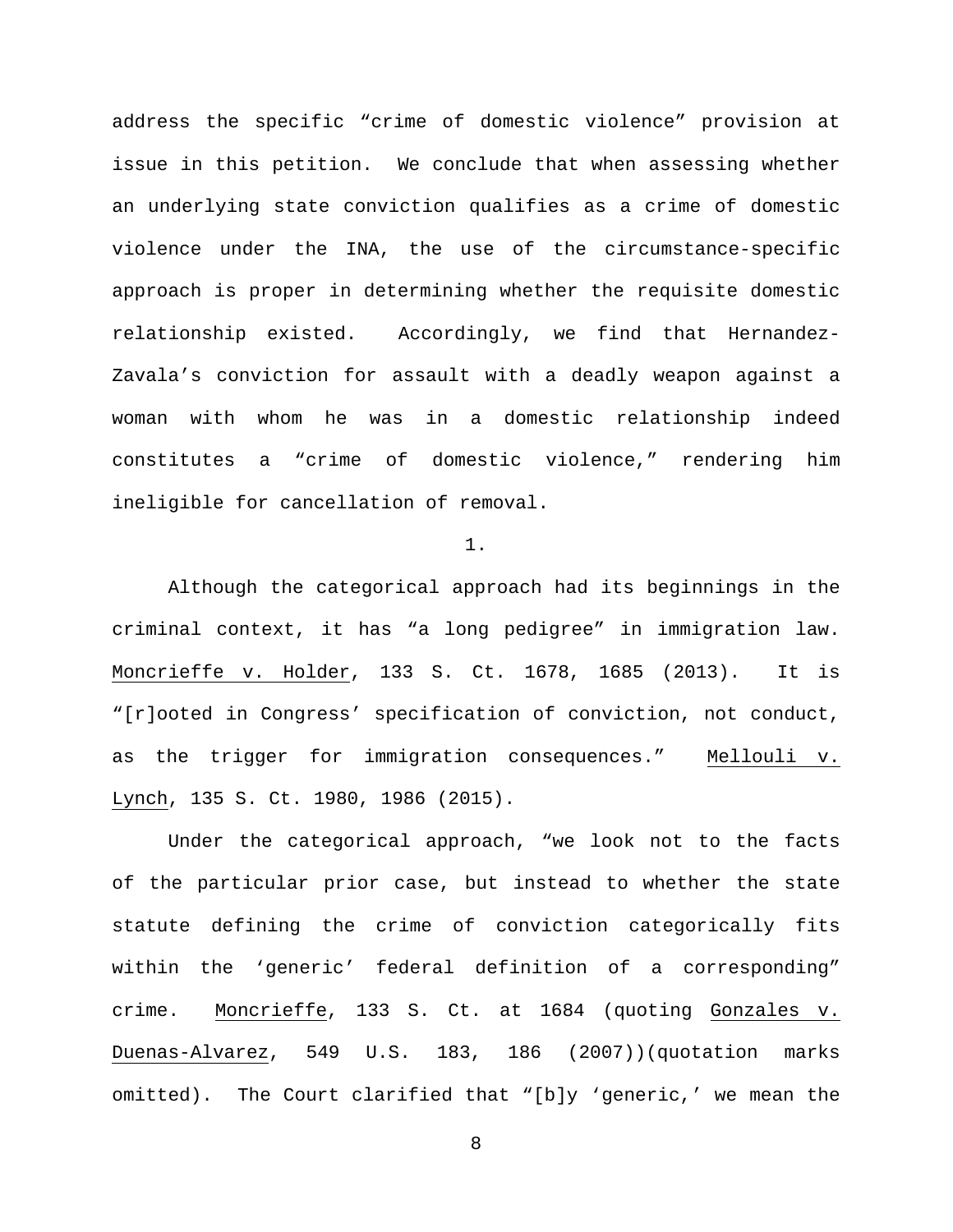offenses must be viewed in the abstract, to see whether the state statute shares the nature of the federal offense that serves as a point of comparison." Id.

A generic federal offense and a state offense categorically match "only if a conviction of the state offense 'necessarily' involved . . . facts equating to [the] generic [federal offense]." Id. (quoting Shepard v. United States, 544 U.S. 13, 24 (2005))(quotation marks omitted)(alterations in original). Consequently, we make no factual inquiry into the particular circumstances of the conviction.[3](#page-8-0) Mellouli, 135 S. Ct. at 1986. This approach is a practical one, designed to "promote[] judicial and administrative efficiency by precluding the relitigation of past convictions in minitrials conducted long after the fact." Moncrieffe, 133 S. Ct. at 1690.

Because "the dispute here does not concern any list of alternative elements," but rather concerns the total absence of an element from the state offense, the modified categorical approach "has no role to play in this case." Id. at 2285.

<span id="page-8-0"></span><sup>&</sup>lt;sup>3</sup> At times, the statute under which the defendant was convicted may be "divisible"--that is, it may "set[] out one or more elements of the offense in the alternative." Descamps v.<br>United States, 133 S. Ct. 2276, 2281 (2013). Under those United States, 133 S. Ct. 2276, 2281 (2013). circumstances, the sentencing court or the immigration judge may "consult a limited class of documents, such as indictments and jury instructions, to determine which alternative formed the basis of the defendant's prior conviction." Id. The sentencing court or the IJ then proceeds to the traditional categorical approach, and "compare[s] the elements of the crime of conviction (including the alternative element used in the case) with the elements of the generic crime." Id.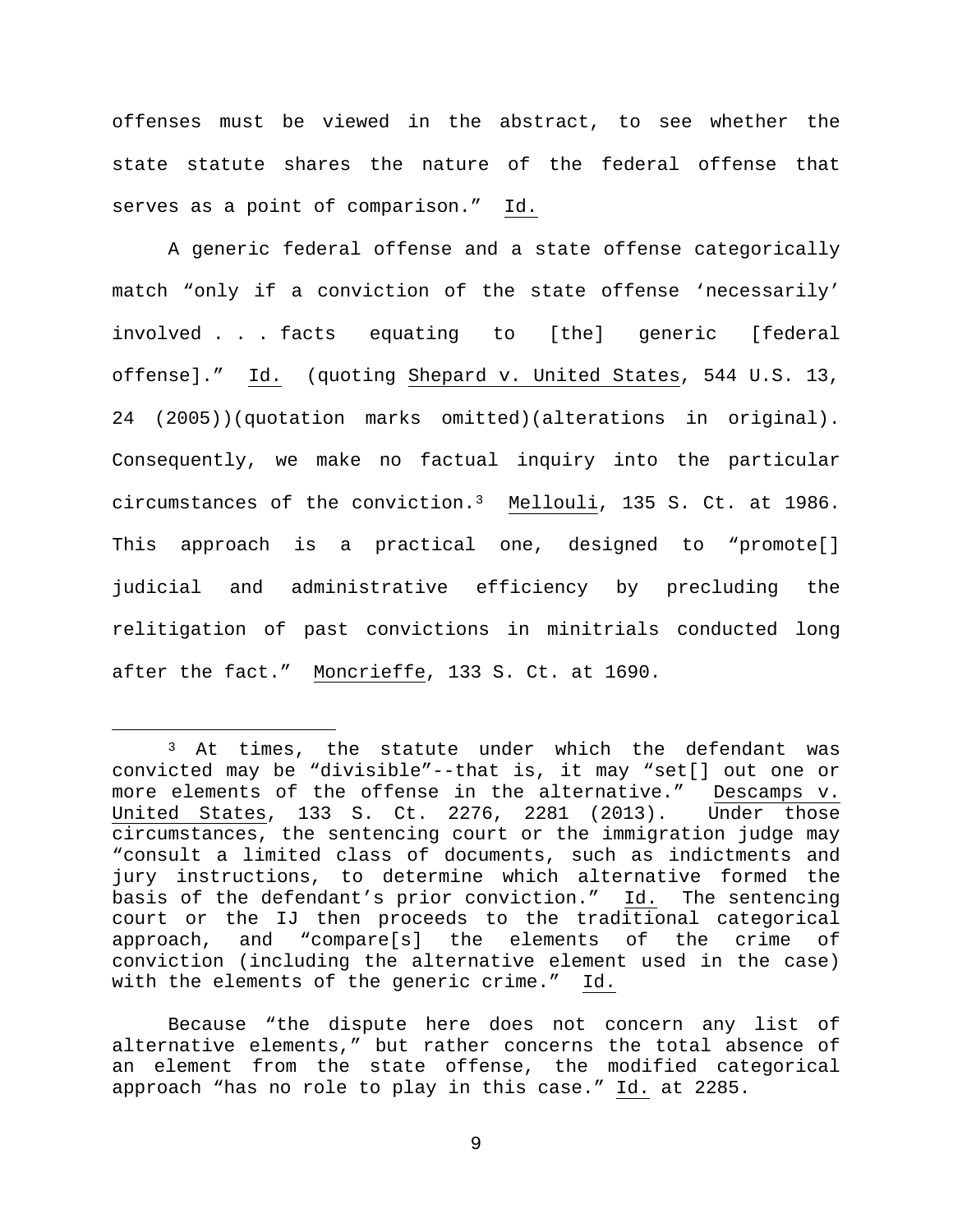When the federal statute does not describe a generic offense, but instead "refer[s] to the specific acts in which an offender engaged on a specific occasion," the circumstancespecific approach is appropriate. Nijhawan v. Holder, 557 U.S. 29, 34 (2009). Under this approach, while the congruence of the elements of the underlying offense and the offense described in the federal statute must be assessed using the categorical approach, courts may consider other evidence to see if the necessary attendant circumstances existed. See, e.g., id. at 38, 42-43.

In Nijhawan v. Holder, the Supreme Court for the first time applied the circumstance-specific approach in the immigration context. There, the Court considered another criminal offense enumerated in 8 U.S.C.  $\S$  1227(a)(2), that, like the one here, renders an individual ineligible for cancellation of removal. An "aggravated felony," defined elsewhere in the statute, includes "an offense that . . . involves fraud or deceit in which the loss to the victim or victims exceeds \$10,000." 8 U.S.C. § 1101(a)(43)(M)(i). The issue in Nijhawan was whether that definition's loss requirement should be interpreted as referring to a generic crime, triggering the categorical approach, or whether it should be interpreted as "referring to the specific way in which an offender committed the crime on a

2.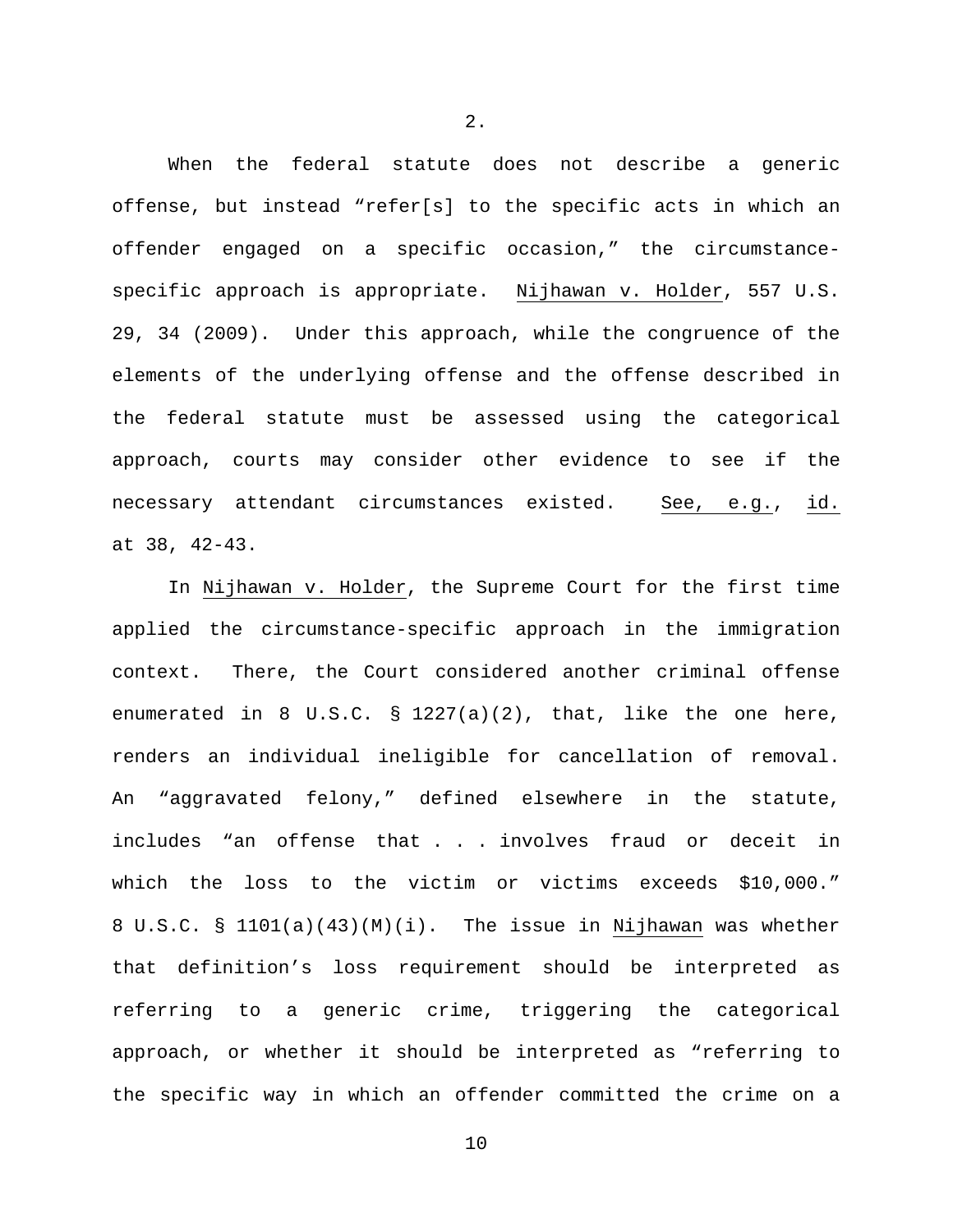specific occasion," triggering the "circumstance-specific" approach. Nijhawan, 557 U.S. at 34.

The Court found that the provision in question triggered the circumstance-specific approach in part because of its phrasing and in part because "to apply a categorical approach . . . would leave [the provision] with little, if any, meaningful application." Id. at 39. The Court emphasized that it had "found no widely applicable federal fraud statute that contains a relevant monetary loss threshold." Id. Further, at the time the law was passed, only eight states had statutes that would have had a relevant threshold if subparagraph (M)(i) were interpreted under the categorical approach. Id. at 40.

Concluding that Congress would not have designed subparagraph (M)(i) "to apply in so limited and so haphazard a manner," the Court held that the monetary threshold was not meant to be applied categorically. Instead, courts must look "to the specific circumstances surrounding an offender's commission of a fraud and deceit crime on a specific occasion." Id.

In Moncrieffe, the Court provided additional guidance for when courts could deviate from the categorical approach and use the circumstance-specific approach outlined in Nijhawan. The Court noted that the monetary threshold at issue in Nijhawan was "a limitation, written into the INA itself." Moncrieffe,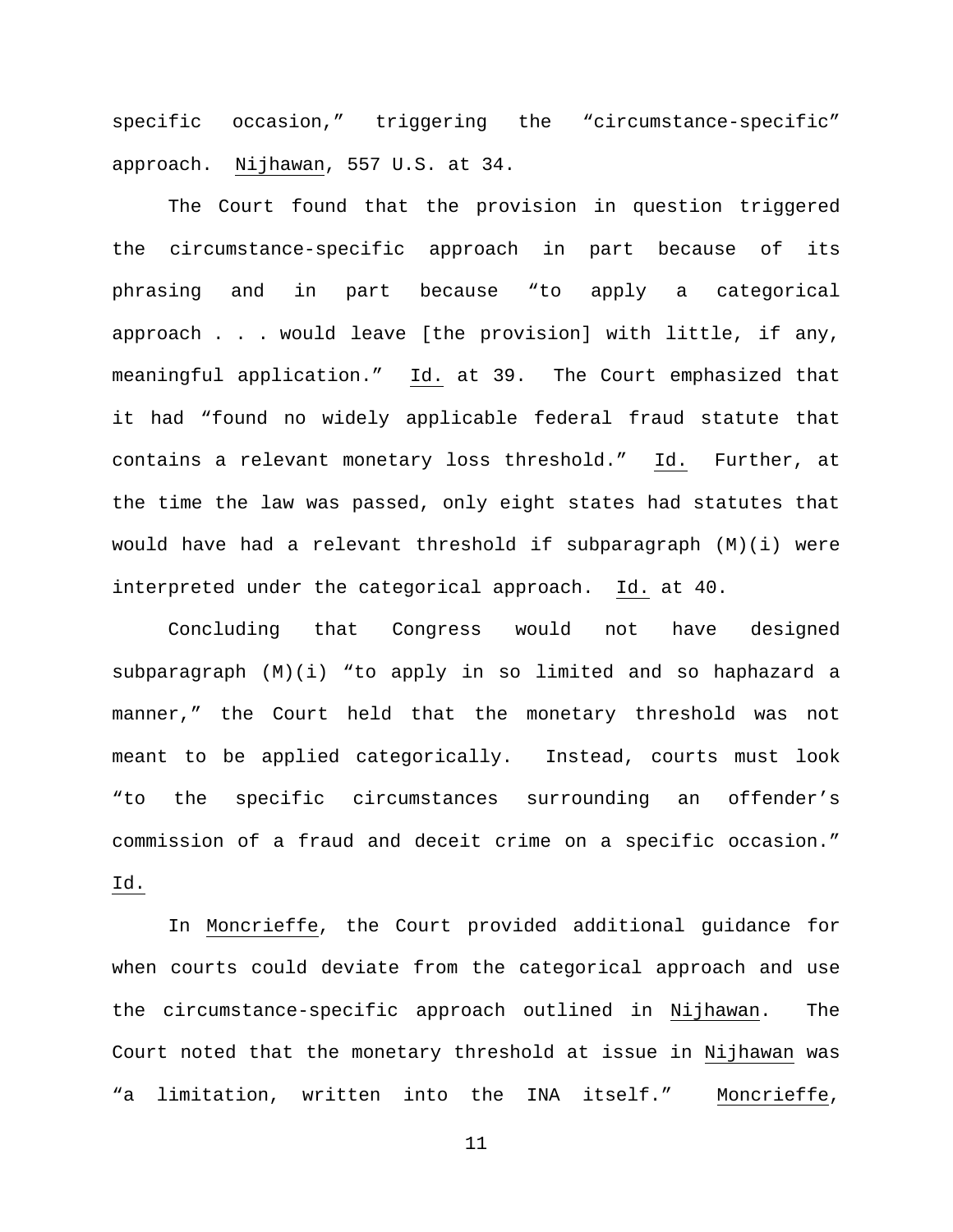133 S. Ct. at 1691. By "[l]ocating this exception in the INA proper," Congress indicated "an intent to have the relevant facts found in immigration proceedings." Id. The Court contrasted this with situations in which "the INA incorporates other criminal statutes wholesale," in which case "it 'must refer to generic crimes,' to which the categorical approach applies." Id. (quoting Nijhawan, 557 U.S. at 37).

In United States v. Hayes, the Court considered a criminal statute with nearly identical statutory text to the provision before us. 555 U.S. 415 (2009). There, the Court interpreted the definition of a "misdemeanor crime of domestic violence" for the purposes of a firearm possession ban in the Gun Control Act of 1968, 18 U.S.C. §  $922(g)(9)$ . This term is defined in 18 U.S.C. § 921 as an offense that

has, as an element, the use or attempted use of physical force, or the threatened use of a deadly weapon, committed by a current or former spouse, parent, or guardian of the victim, by a person with whom the victim shares a child in common, by a person who is cohabiting with or has cohabited with the victim as a spouse, parent, or guardian, or by a person similarly situated to a spouse, parent, or guardian of the victim.

18 U.S.C. § 921(a)(33)(A)(ii). Although Hayes arose in the criminal context rather than in the immigration context, we find its reasoning instructive.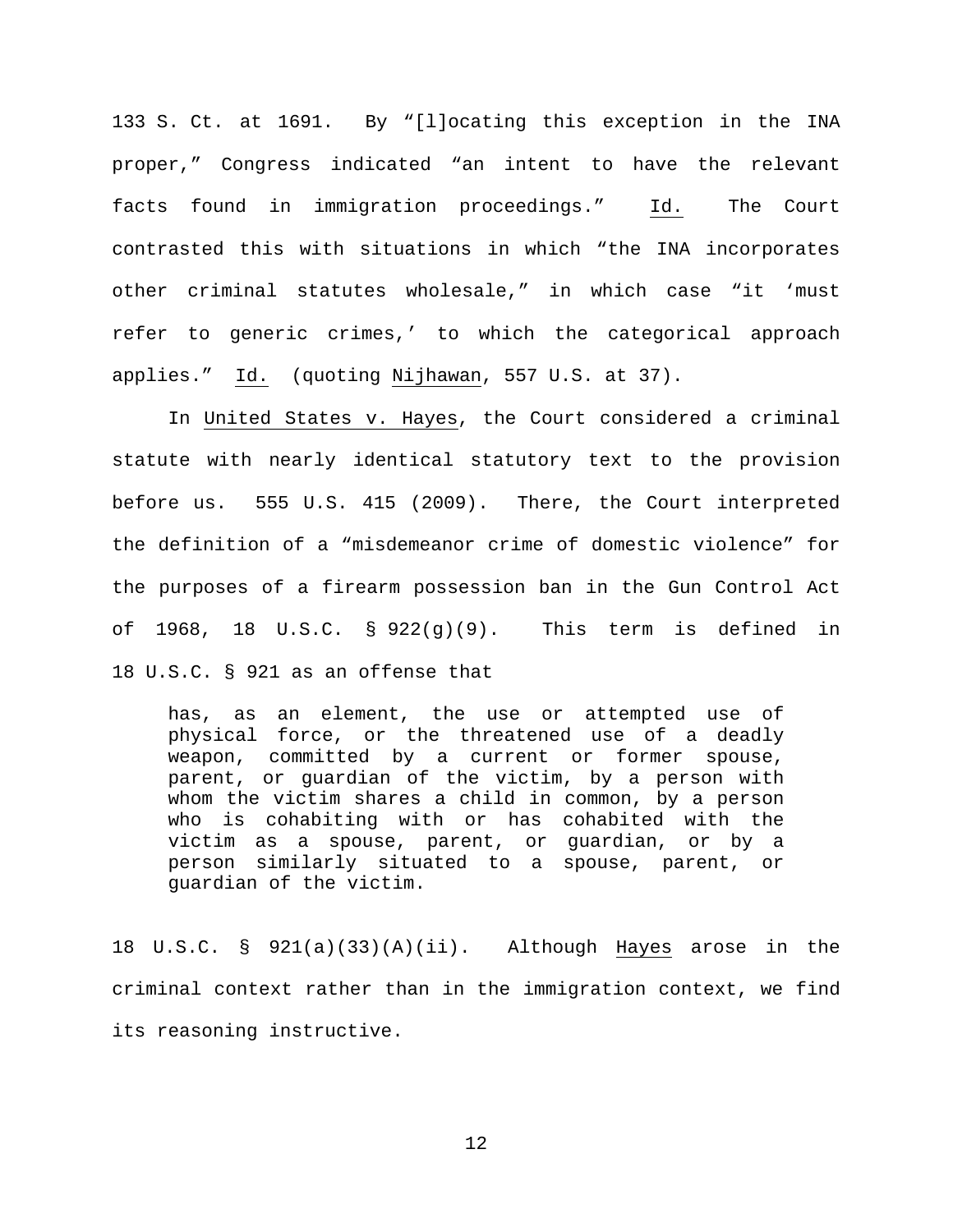The Court considered whether, for the conviction to trigger the possession ban, the underlying conviction must include as an element the existence of a domestic relationship between the victim and the aggressor. Hayes, 555 U.S. at 418. The Court ultimately concluded that the relationship "need not be denominated an element of the predicate offense." Id. at 426.

Again, the Court looked to the language Congress used and to the purpose of the law. It reasoned that because Congress had used the singular form of the word "element" in the text, this "suggest[ed] that Congress intended to describe only one required element." Id. at 421. The Court found that "[t]he manner in which the offender acts, and the offender's relationship with the victim, are conceptually distinct attributes." Id. (citation and quotation marks omitted). The term "element" immediately precedes the use of force requirement, not the domestic relationship requirement. Thus, the Court ultimately concluded that, "[h]ad Congress meant to make the latter as well as the former an element of the predicate offense, it likely would have used the plural 'elements,' as it has done in other offense-defining provisions." Id. at 421-22.

Additionally, the Supreme Court noted that at the time the statute was passed, "only about one-third of the States had criminal statutes that specifically proscribed domestic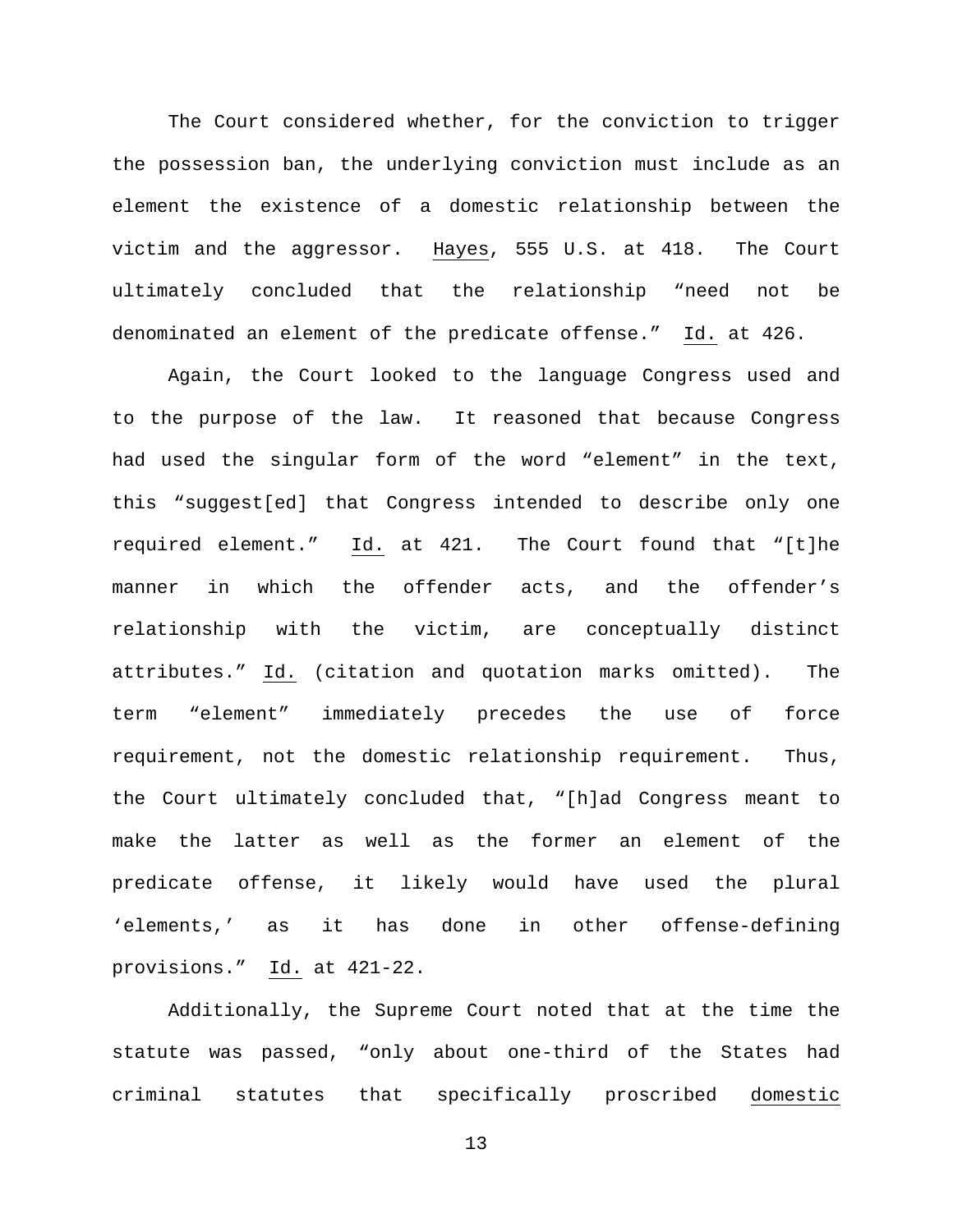violence." Id. at 427. The Court further found that even in states that did have laws specifically against domestic violence, "domestic abuses were (and are) routinely prosecuted under generally applicable assault or battery laws." Id. Therefore, to hold that the categorical approach should apply would "would frustrate Congress' manifest purpose." Id.

## $C<sub>1</sub>$

Because of the statutory structure, the Supreme Court's holding in Hayes, and practical considerations, we conclude that the circumstance-specific approach should apply in this case.

First, just as the monetary threshold requirement in Nijhawan was "a limitation[] written into the INA itself," Moncrieffe, 133 S. Ct. at 1691, so too is the domestic relationship component here. This provision of the INA incorporated by reference the definition of the generic "crime of violence" under 18 U.S.C. § 16, but it did not do so "wholesale." Id. Rather, it limited deportation consequences to a certain class of offenders. Under this provision, a crime of violence is a deportable offense only when "committed by" someone in a domestic relationship with the victim. 8 U.S.C.  $\S$  1227(a)(2)(E)(i). Further, as the Court has previously remarked, when Congress "[l]ocat[es] [an] exception in the INA proper," it indicates its "intent to have the relevant facts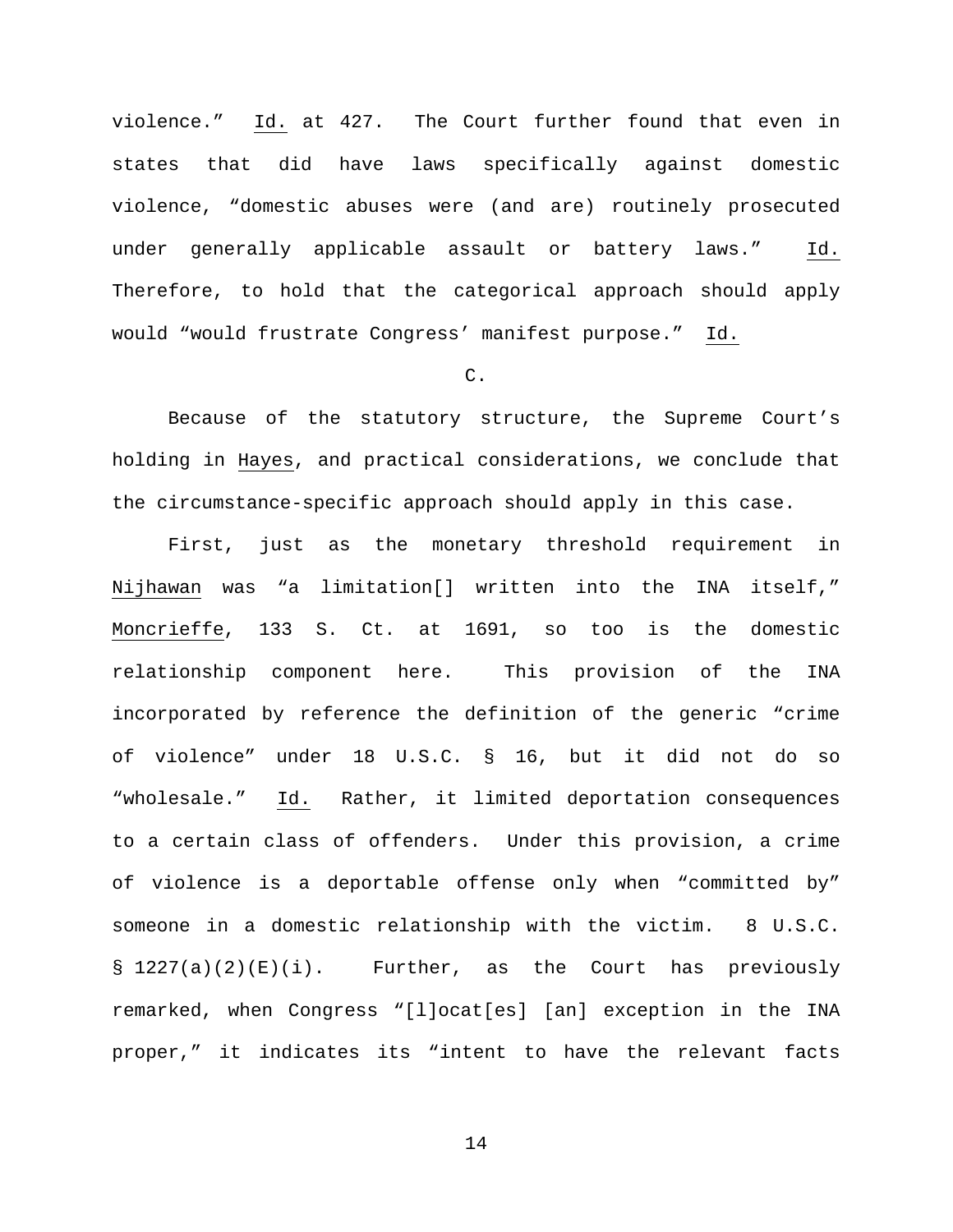found in immigration proceedings." Moncrieffe, 133 S. Ct. at 1691.

Second, we find the Supreme Court's interpretation of the nearly identical statutory text in Hayes to be instructive. Hernandez-Zavala primarily relies on one distinction between the statute at issue in Hayes and the relevant statute in his case: "the use of the word 'element.'" Petitioner's Br. at 16.

He argues that the conclusion in Hayes hinged on Congress's use of the singular form of "element." Therefore, in his view, the absence of the word "element" from  $\S$  1227(a)(2)(E)(i) should result in the opposite conclusion here. But the word "element" does appear in § 1227(a)(2)(E)(i): it is incorporated by reference in the definition of "crime of violence." See 18 U.S.C. § 16 (defining "crime of violence" to mean "an offense that has as an element the use, attempted use, or threatened use of physical force against the person or property of another" (emphasis added)). It is thus even more clear in the INA than in the statute at issue in Hayes that the term "element" applies only to the use of force requirement.

Finally, the practical considerations described in Hayes support the conclusion that Congress did not intend to require the domestic relationship component to be an element of the underlying offense. Congress passed the INA's "crime of domestic violence" provision in 1996, the same year it passed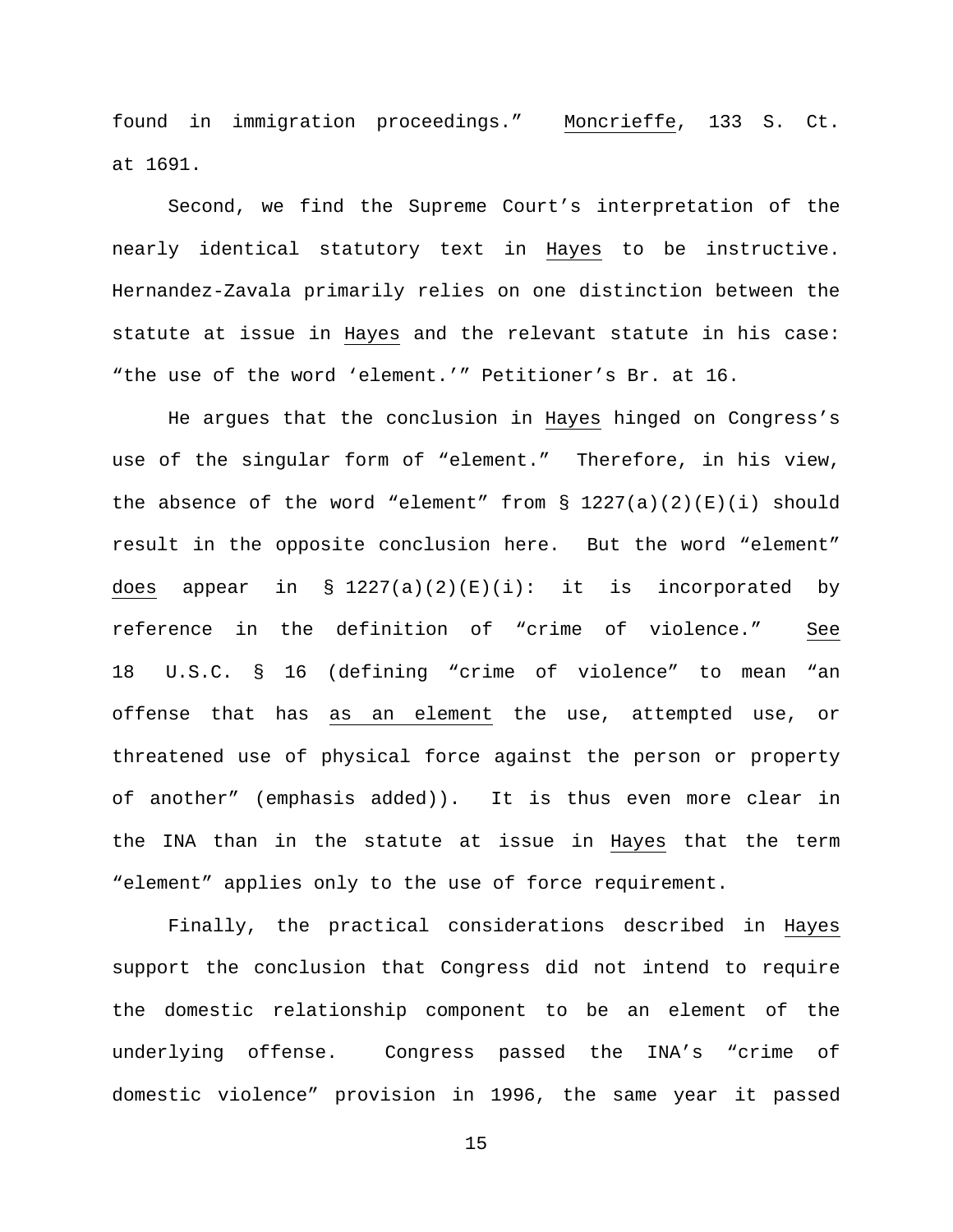§ 922(g)(9), the statute at issue in Hayes. Just as in Hayes, to construe this statute as requiring the domestic relationship to be an element of the underlying offense "would frustrate Congress' manifest purpose," given that the law "would have been 'a dead letter' in some two-thirds of the States from the very moment of its enactment." Hayes, 555 U.S. at 427.

The practical considerations listed by this court in Prudencio v. Holder also weigh in favor of the circumstancespecific approach. 669 F.3d 472 (4th Cir. 2012). In Prudencio, which concerned the applicability of the circumstance-specific approach to the phrase "crime involving moral turpitude," we observed that the monetary threshold criterion at issue in Nijhawan is an "objective" one. The determination of amount of loss "requires no interpretation whatsoever," with an inquiry "involv[ing] only the inspection of a single threshold fact." Prudencio, 669 F.3d at 483. The phrase "crime involving moral turpitude," however, involves a determination that "could require evaluation of all the evidence in an underlying criminal case by an adjudicator wholly unfamiliar with those proceedings." Id. Thus, while the circumstance-specific approach was appropriate in Nijhawan, it was not appropriate in Prudencio.

Our "very real evidentiary concerns" in Prudencio surrounding such "unbridled evaluation" are not present in this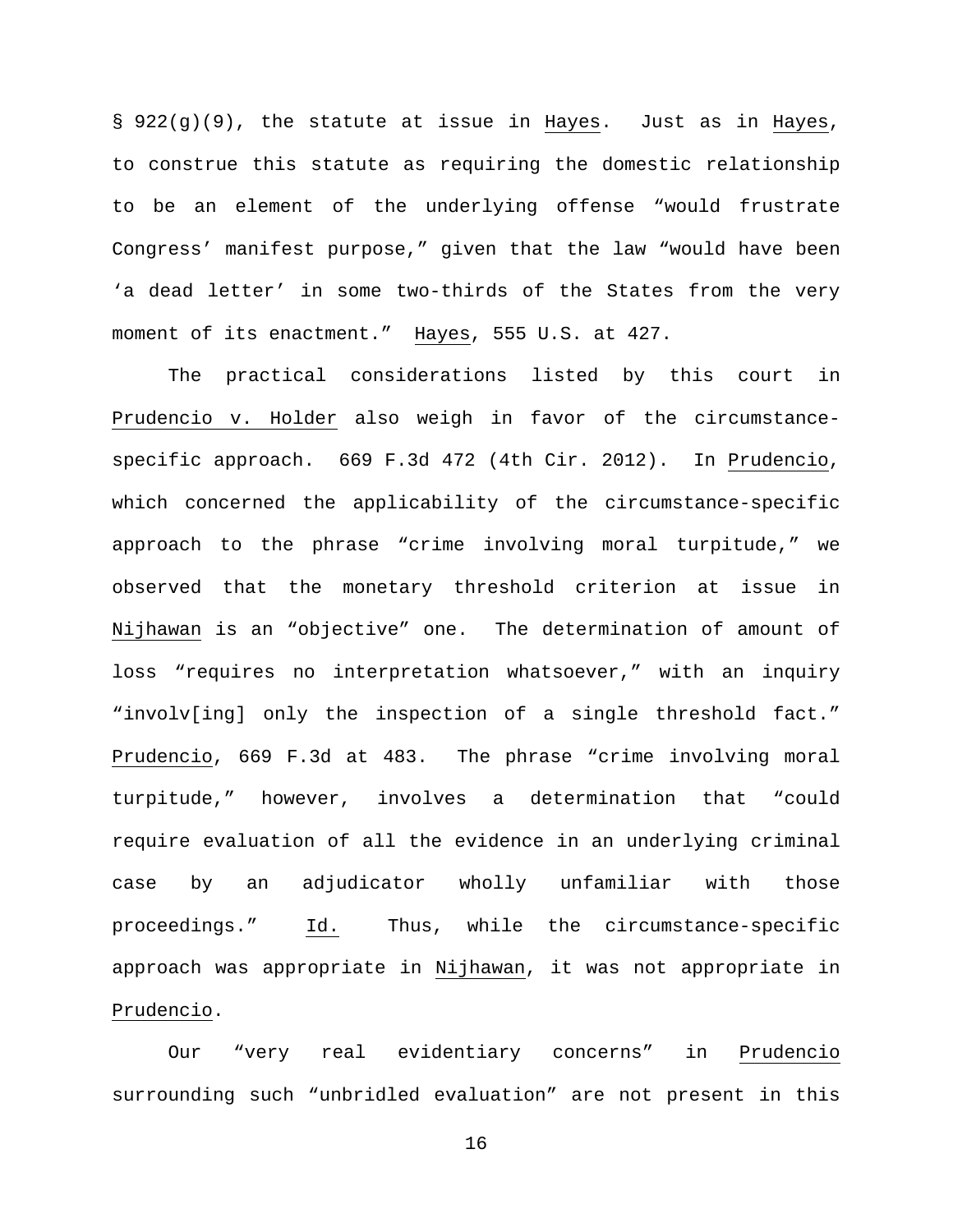case. Id. The inquiry that must be made here--whether the noncitizen and the victim of the prior offense were in a domestic relationship--involves the inspection of a single threshold fact. This determination will often be straightforward and objective, reducing fears that the adjudicator will have to conduct a "minitrial" to reach a conclusion. As the Court noted in Hayes, "generally . . . it would entail no elaborate factfinding process . . . to determine whether the victim of a violent assault was the perpetrator's 'current or former spouse' or bore one of the other domestic relationships." 555 U.S. at 427 n.9 (citations omitted).

Our reasoning is in accord with our only sister circuit to have addressed this issue after the Supreme Court's decisions in Hayes and Nijhawan. In Bianco v. Holder, the Fifth Circuit similarly concluded that the domestic relationship component in the INA's definition of a "crime of domestic violence" did not need to be an element of the underlying offense. 624 F.3d 265, 272 (5th Cir. 2010).

Although the Fifth Circuit gave "respectful consideration" to the Ninth Circuit's 2004 interpretation of this statute in Tokatly v. Ashcroft, 371 F.3d 613 (9th Cir. 2004), the court concluded that it must "view that court's analysis in light of two subsequent Supreme Court decisions that arguably opened the door to a new 'circumstance-specific' approach." Id. at 270.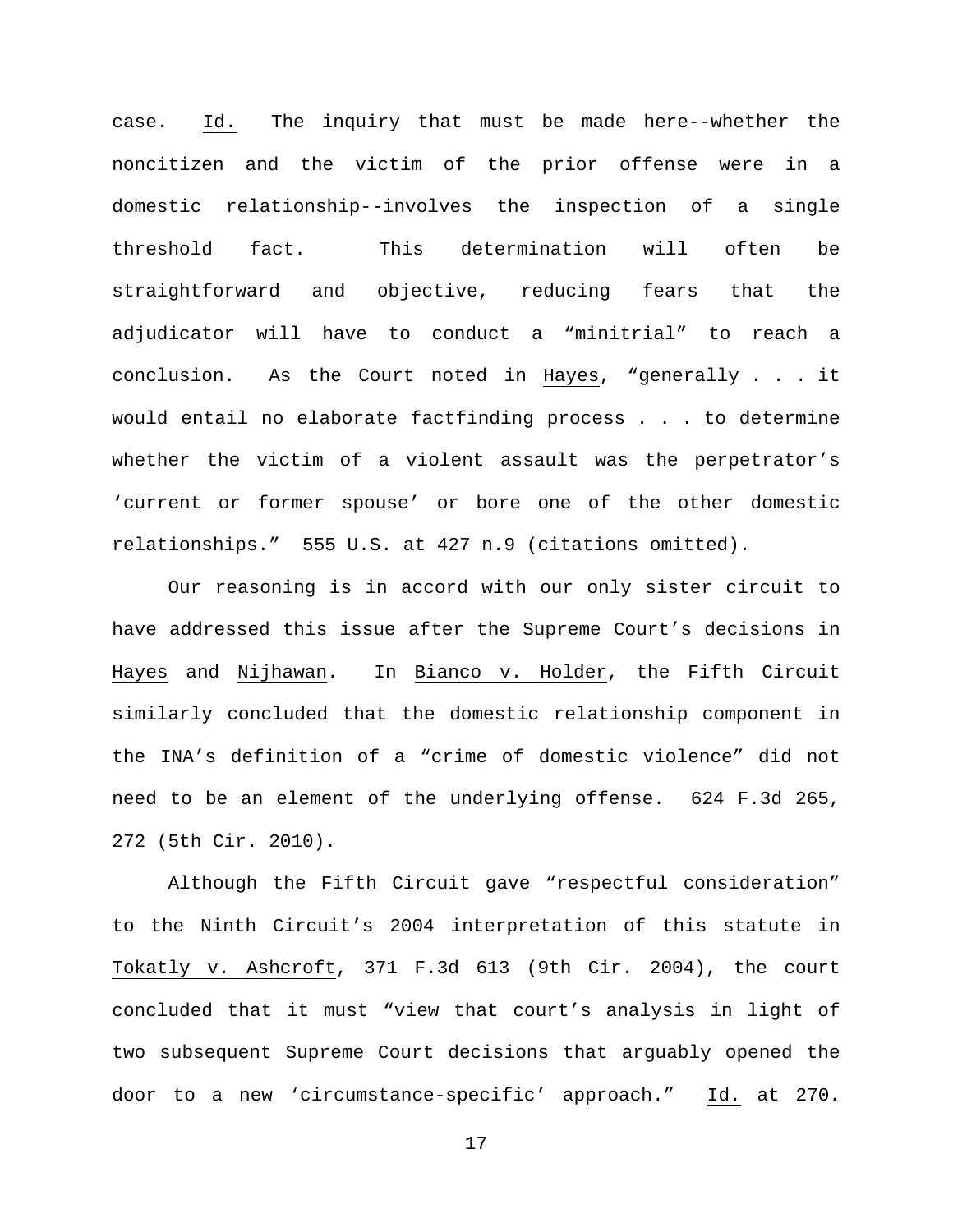We agree. Although the Ninth Circuit has continued to favorably cite Tokatly following Hayes and Nijhawan, see, e.g., Olivas-Motta v. Holder, 746 F.3d 907, 912 (9th Cir. 2013), we do not find Tokatly's reasoning persuasive given the Supreme Court's subsequent holdings.

Our conclusion today does not conflict with our previous assessment that Nijhawan does not "permit[] an unrestricted circumstance-specific inquiry in the absence of express guidance from Congress." Prudencio, 669 F.3d at 483. The domestic relationship requirement falls within the narrow category in which "Congress modified the generic crime... with a qualifying phrase that requires a fact-specific review." Id. As the Fifth Circuit concluded in Bianco, "the categorical and modified categorical approaches remain the analysis in the areas of their traditional application, including a court's application of those approaches to identifying the elements of offenses for which aliens may be removed under Section 1227(a)(2)." 624 F.3d at 273.

## III.

In conclusion, we affirm the BIA's decision because we find that Hernandez-Zavala's conviction for assault with a deadly weapon, committed against someone with whom he had a domestic relationship, renders him ineligible for cancellation of removal